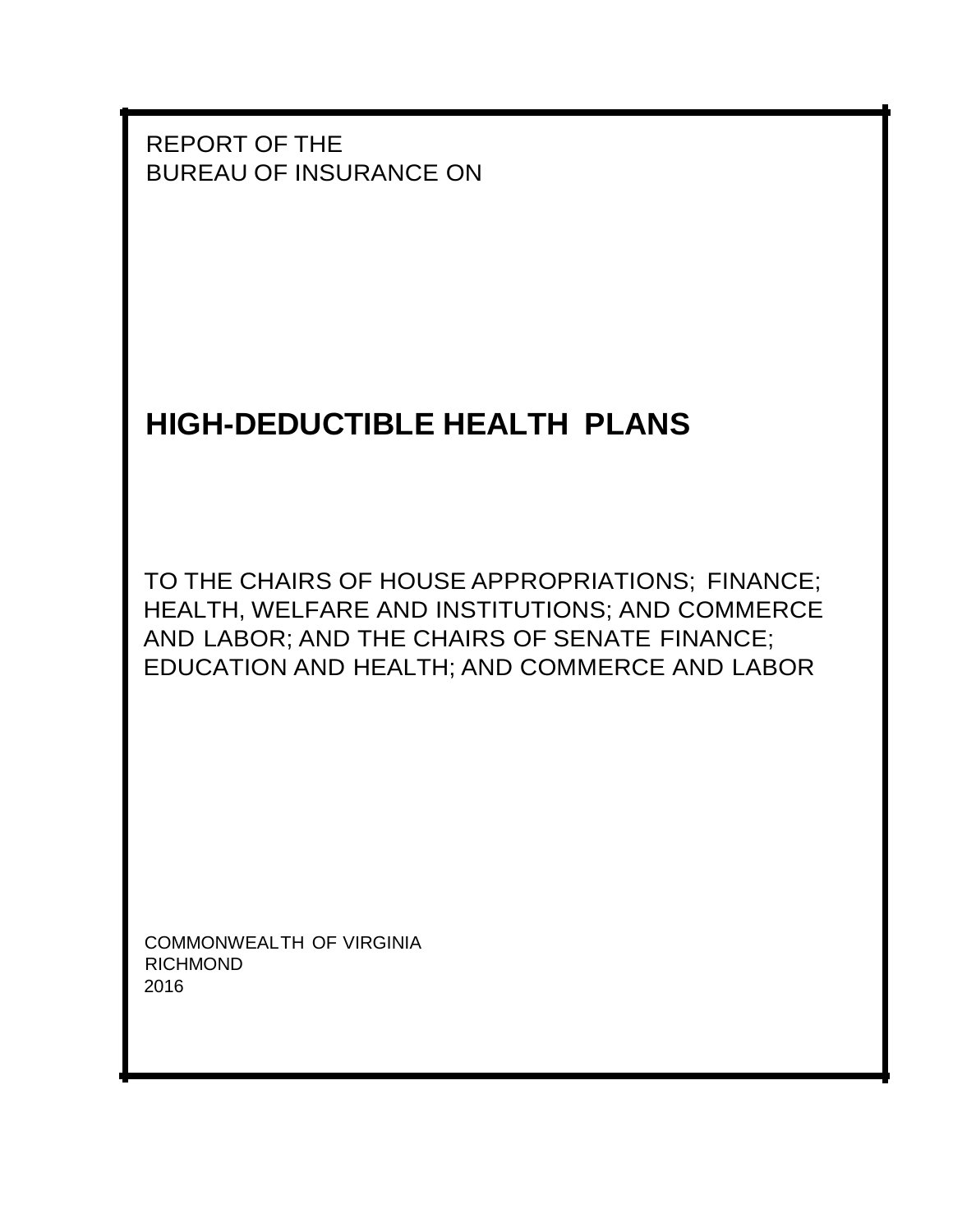## **EXECUTIVE SUMMARY**

The Virginia State Corporation Commission (Commission) submits this report in accordance with the Virginia Health Savings Account Plan, §§ 38.2-5601 through 38.2- 5604 of the Code of Virginia. Health Savings Accounts (HSAs) were created by federal legislation and are designed for use with high-deductible health plans (HDHPs). By law, the Commission is required to provide information on the availability of HDHPs in Virginia and recommendations for legislation that would increase the attractiveness of HSAs or eliminate barriers to their use.

Based upon information provided to the Commission's Bureau of Insurance (Bureau) during 2016, at least 22 health insurance companies offer HDHPs in Virginia that are marketed for use with HSAs. These companies also report that, during calendar year 2015, 42,000 HDHPs were sold, covering 121,000 lives. As of year-end 2015, there were 136,000 HDHPs in force covering 331,000 lives on a cumulative basis (including policies sold in 2015 and other policies remaining in force from prior years).

In summary, there is considerable activity in the HSA market in Virginia at this time. The Commission has identified no state legislative or regulatory barriers to the sale of HDHPs in Virginia and has no recommendations for legislative changes at this time.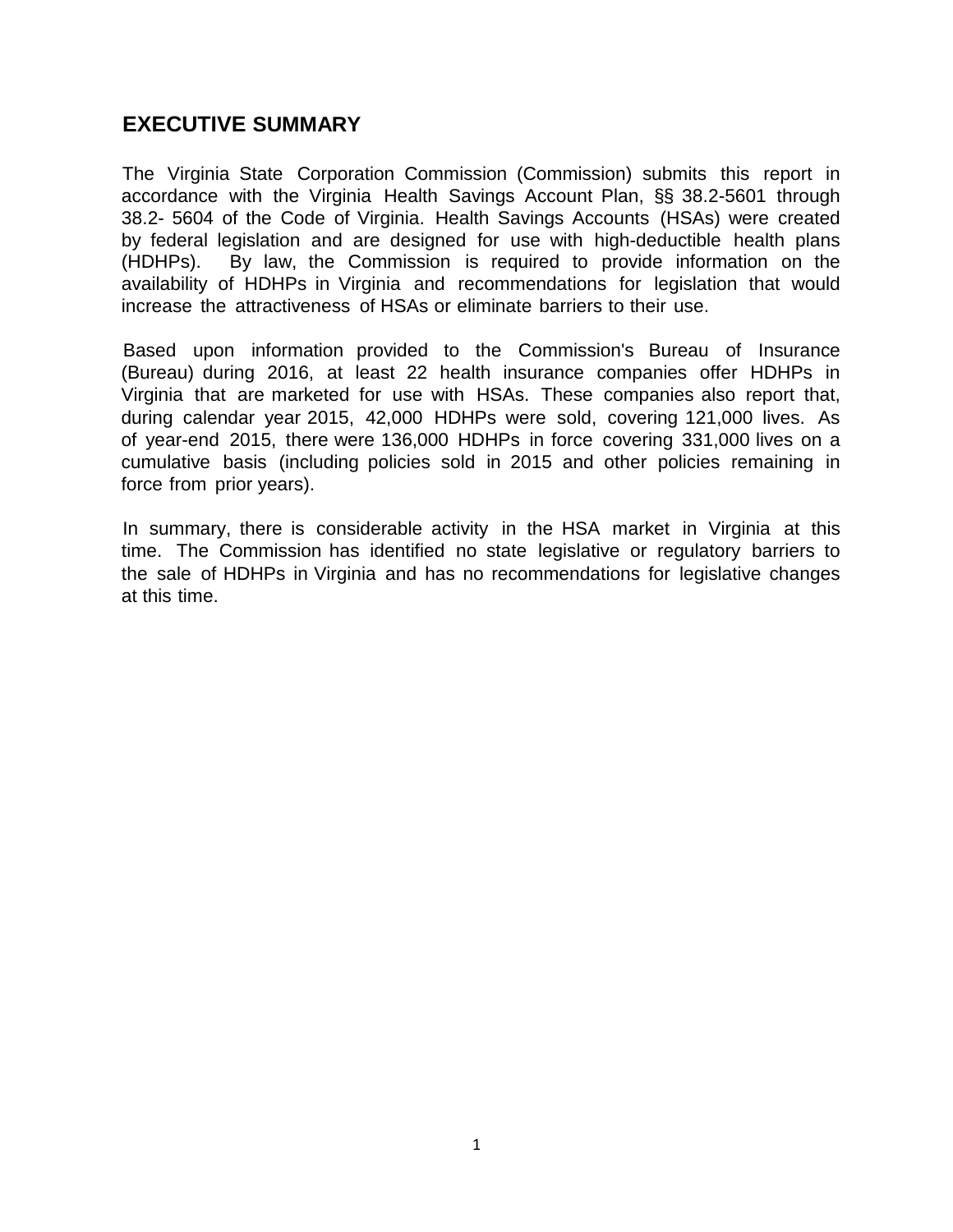## **INTRODUCTION**

The Virginia Health Savings Account Plan (§§ 38.2-5601 through 38.2-5604 of the Code of Virginia) requires the Commission to report to the chairs of the House Committees on Appropriations, Finance, Health, Welfare and Institutions, and Commerce and Labor and the Senate Committees on Finance, Education and Health, and Commerce and Labor on Health Savings Accounts in Virginia. The Commission is required to provide information on the availability of HDHPs in Virginia and recommendations for legislation that would increase the attractiveness of health savings accounts or eliminate barriers to their use.

HSAs were created by federal legislation included in the Medicare Prescription Drug Improvement and Modernization Act of 2003. The HSA legislation was effective on January 1, 2004. HSAs are tax-exempt trust or custodial accounts. The account is owned by an individual, and the contributions in the account are used to pay for medical expenses. The HSAs are designed for use with a HDHP.

HDHPs are health insurance plans that provide health coverage after a deductible amount has been reached. HDHPs can be offered by a health maintenance organization, health services plan, or an insurer.

The minimum annual deductible amounts for a HDHP to qualify for use with HSAs are also determined by federal legislation and are indexed annually to adjust for inflation. The maximum annual out-of-pocket expense limits are also indexed to adjust for inflation. The amounts for 2016 set by federal legislation were:

Minimum Annual Deductible: \$1,300 for a single person (self-only) \$2,600 for family coverage

Maximum Annual Out-of-Pocket Expense Limits: \$6,550 for a single person (self-only) \$13,100 for a family

The amounts for 2017 are unchanged:

Minimum Annual Deductible: \$1,300 for a single person (self-only) \$2,600 for family coverage

Maximum Annual Out-of-Pocket Expense Limits: \$6,550 for a single person (self-only) \$13,100 for a family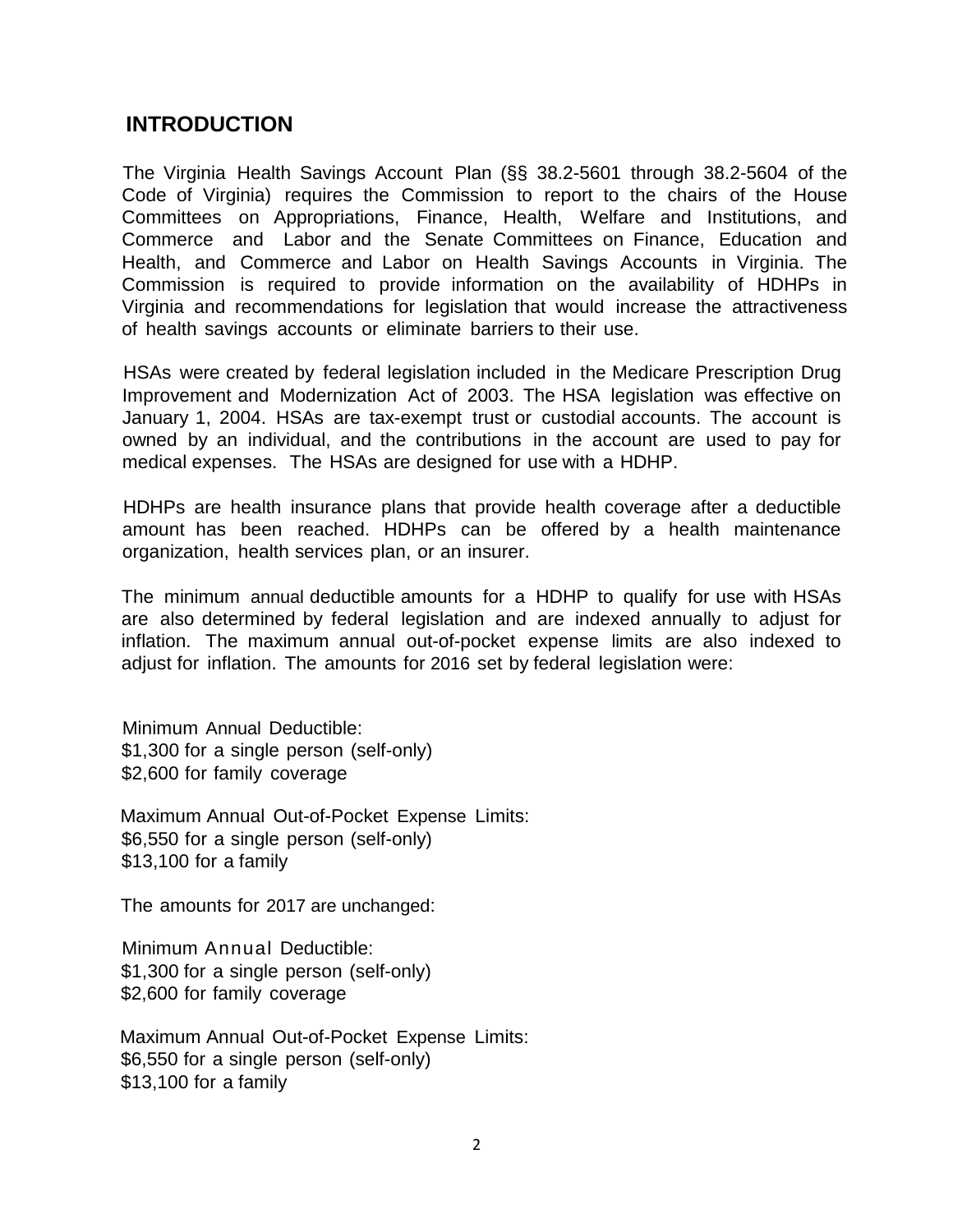## **BACKGROUND**

HSAs are similar to the Archer Medical Savings Accounts (MSAs) that were developed as a way to provide incentives for individuals to become cost conscious in their purchases of medical services. The MSAs were viewed as a tool to provide people with more control over their health care dollars.

The federal legislation that authorized the creation of MSAs was enacted by Congress in 1996 as a four-year demonstration program. The MSA project authorization was included in the Health Insurance Portability and Accountability Act of 1996 (HIPAA). The program began on January 1, 1997 and limited eligibility to self-employed individuals and employees of businesses with no more than 50 employees. The employee or the employer could contribute to the MSA, but both could not do so.

The initial legislation authorized a limit of 375,000 MSAs until April 1997. The maximum number of MSAs was increased to 600,000 by April 1998 and to 750,000 for the total project. By legislation in 2000, the demonstration project was extended to 2002 and the MSAs were renamed "Archer MSAs" after Congressman Bill Archer who sponsored the amendment that created them. The Job Creation and Worker Assistance Act of 2002 extended Archer MSAs. It was considered an Internal Revenue Service (IRS) pilot program subject to future extensions by the United States Treasury Department.

Participants in MSAs made tax-free deposits on a regular basis that were used to cover routine medical care up to the amount of the HDHP deductible. The HDHP then covered the health care expenses above the deductible according to the terms of the policy. The earnings and other interest on the MSA were tax free. A tax deduction could be claimed for the contributions even if there was no itemization of deductions. The contributions could remain in the MSA account from year to year until they were used, and contributions did not have to be made every year.

The covered individual could not have other health insurance coverage. The prohibition did not include coverage for accidental injuries, disability, dental care, vision care, long- term care, benefits related to workers' compensation, tort liabilities, ownership or use of property, a specific disease or illness, or a fixed amount per day (or other period) of hospitalization as first described in IRS Publication 969 (October 1997) Medical Savings Accounts.

The annual minimum deductible amounts and out-of-pocket expense maximum limits were included in the federal legislation and were indexed for inflation based on the Consumer Price Index. The annual deductibles were initially at least \$1,500 and not more than \$2,250 for individual coverage and at least \$3,000 and not more than \$4,500 for family coverage. The maximum annual out-of-pocket expense limits were set at \$3,000 self-only coverage and \$5,500 for family coverage.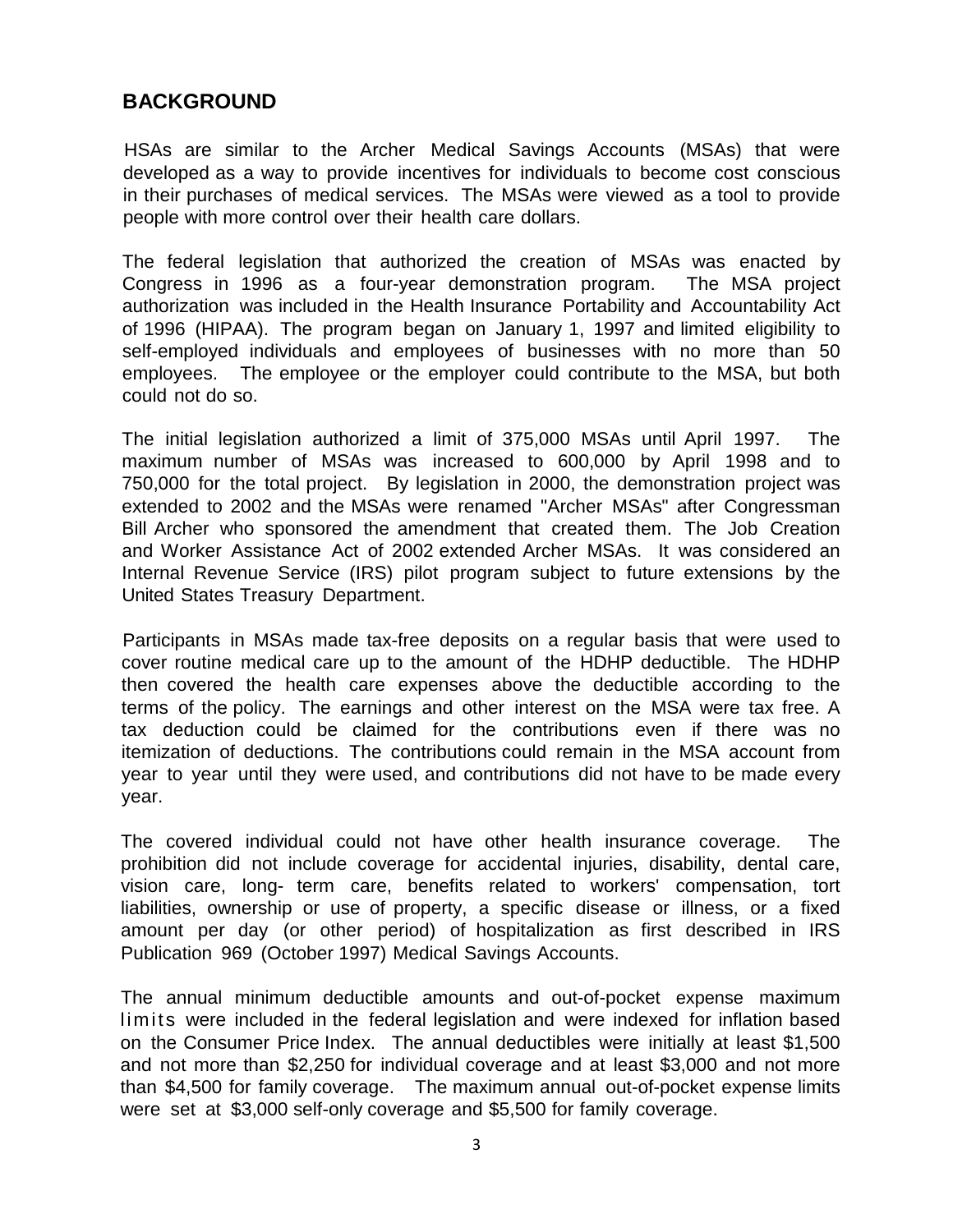# **MEDICAL SAVINGS ACCOUNT EXPERIENCE**

The number of MSA plans sold nationally was considerably less than contemplated. The number of Virginians that purchased HDHPs that could be used with MSAs was consistent with the numbers on the national level, according to information from the IRS. Approximately 65,000 deductions were taken nationwide for MSAs by2001.

The number of companies that marketed HDHPs for use with MSAs decreased over time in Virginia. In 1999, there were 22 companies that had policies approved for sale that met the federal requirements for use with MSA accounts. There were at least eight companies that were actively marketing HDHPs in Virginia for use with MSAs in 2002. Of the companies with approved policies prior to 2002, eight insurers discontinued the marketing of the plans by the end of that year. Four companies that had plans approved for sale never marketed the plans in Virginia. Another two companies merged with other companies that were active in the MSA market. The information on company activity in the market is based on surveys of licensed accident and sickness insurers, HMOs, and health services plans operating inVirginia, subsequent computer tracking of forms filings by licensed accident and sickness insurers, health services plans, and HMOs and direct contact with insurance company personnel.

The number of Virginians covered by HDHPs in Virginia in 2002 was estimated to be at least 3,000. Some companies were unable to provide information on the number of individuals covered, particularly those who were no longer offering plans in Virginia.

The MSA experience in Virginia was consistent with the national experience. The HDHPs that received federal recognition as "qualified plans" under the pilot program were contracts that met requirements for sale in Virginia (as major medical contracts) prior to the federal program.

An individual cannot be eligible for an Archer MSA unless the individual was an active participant for any tax year ending before January 1, 2008 or became an active participant after 2007 by reason of coverage under an HDHP of an Archer MSA participating employer.

## **HEALTH SAVINGS ACCOUNT EXPERIENCE AND THE AVAILABILITY OF HIGH-DEDUCTIBLE PLANS IN VIRGINIA IN 2016**

The current level of market activity in Virginia has been consistent with national experience. America's Health Insurance Plans (AHIP) is a national trade association whose members provide health care benefits to over 200 million Americans through employer-sponsored coverage, the individual insurance market, and public health programs. According to AHIP's Center for Policy and Research, the number of people covered by the plans in March 2005 represented a 100% increase in covered lives in the six-month period preceding March 2005. AHIP reported over 1,000,000 people were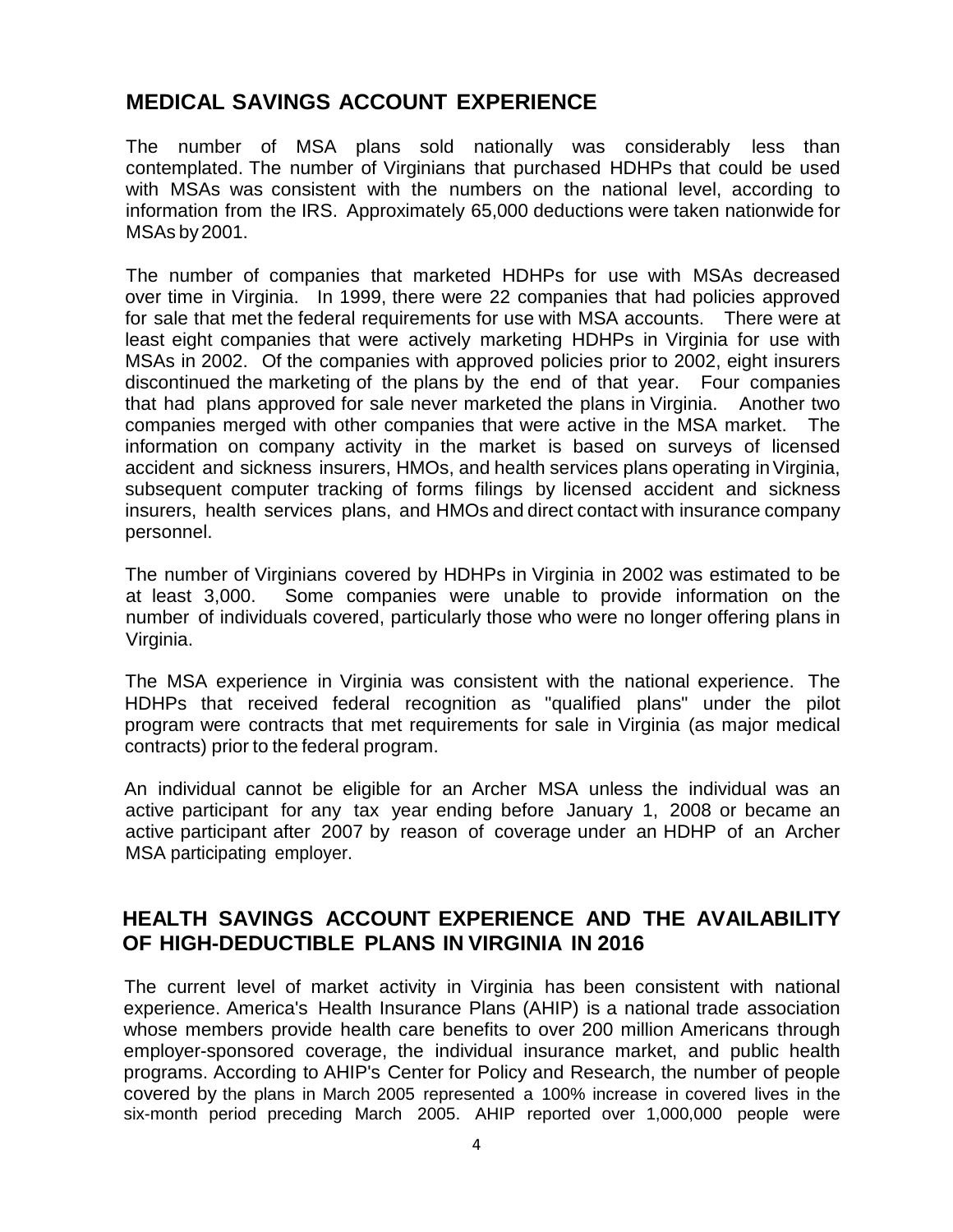covered. The AHIP annual census reports have provided the following in subsequent years:

| HSAs/HDHPs | Covered Individuals |  |
|------------|---------------------|--|
| 1/2006     | 3.2 Million         |  |
| 1/2007     | 4.5 Million         |  |
| 1/2008     | 6.1 Million         |  |
| 1/2009     | 8.0 Million         |  |
| 1/2010     | 10.0 Million        |  |
| 1/2011     | 11.4 Million        |  |
| 1/2012     | 13.5 Million        |  |
| 1/2013     | 15.5 Million        |  |
| 1/2014     | 17.4 Million        |  |
| 1/2015     | 19.7 Million        |  |

The number of companies providing information to AHIP has fluctuated from 99 in 2005 to 80 by 2014, and down to 64 by 2015. The number of AHIP-reported covered lives also has fluctuated. Specifically, AHIP reported that Virginia had 221,740 enrollments as of January 2014 (out of 17.4 million nationally) and 416,484 covered lives as of January 2015 (out of 19.7 million nationally). The 2014 and 2015 AHIP census reports both noted that census participation was not received from all health insurers that sell HSA/HDHP insurance coverage or administer HSA/HDHP coverage for selfinsured group health plans. The Bureau delayed publishing this report for 2016, awaiting the AHIP 2016 census report. The AHIP census report was not completed at the time of this writing. Therefore, updated figures for 2016 are not available.

In addition to receiving data from AHIP, the Bureau also conducts its own annual surveys. Information on current activity in the HSA market in Virginia for the 2016 Report of the Bureau was obtained through surveys to companies previously indicating that they were actively offering or considering offering HDHPs. This information was supplemented by information from electronic tracking of forms filings with the Bureau. Information was also obtained through direct contact with company personnel. Based on the information provided to the Bureau, there are at least 22 health insurance companies that offer HDHPs in Virginia that are marketed for use with HSAs; this is a decrease from 27 companies offering HDHPs in 2015.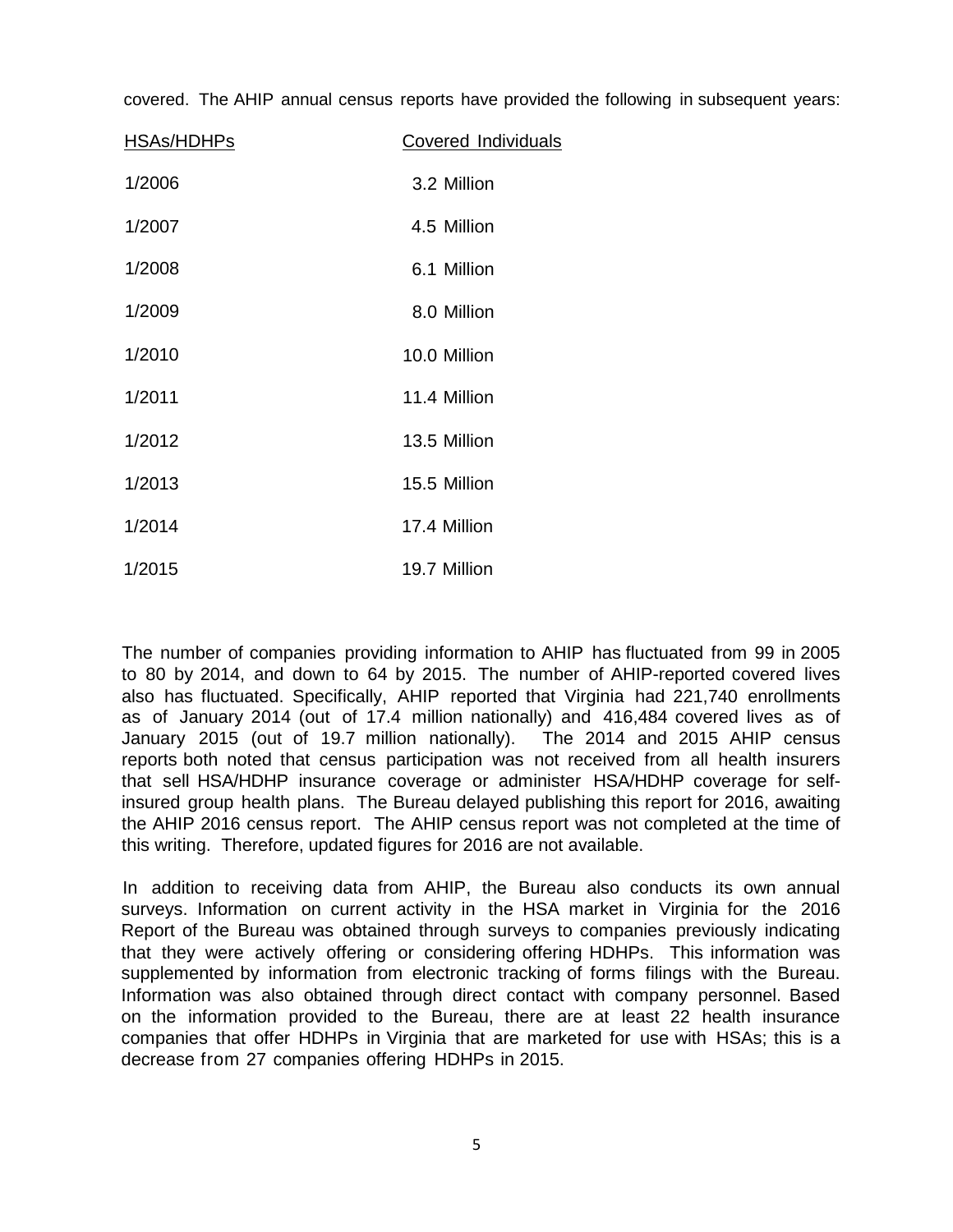The following companies are currently offering HDHPs in Virginia:

Aetna Health Inc. Aetna Life Insurance Company Anthem Health Plans of Virginia, Inc. CareFirst BlueChoice, Inc. Cigna Health and Life Insurance Company Coventry Health and Life Insurance Company Coventry Health Care of Virginia, Inc. Federated Mutual Insurance Company Group Hospitalization and Medical Services, Inc. Healthkeepers, Inc. Humana Insurance Company lnnovation Health Insurance Company Innovation Health Plan, Inc. Kaiser Foundation Health Plan of the Mid-Atlantic States, Inc. Optima Health Insurance Company Optima Health Plan Optimum Choice, Inc. Piedmont Community HealthCare, Inc. Time Insurance Company UnitedHealthcare Insurance Company UnitedHealthcare Life Insurance Company UnitedHealthcare Plan of the River Valley, Inc.

Based on the combined results from all companies responding to the Bureau's 2016 survey, the Bureau reports that during 2015, 42,000 policies were sold, covering 121,000 lives. As of year-end 2015, there were 136,000 HDHPs in force covering 331,000 lives on a cumulative basis (including policies sold in 2015 and other policies remaining in force from prior years).

The following chart compares these survey results with results from the prior three years:

| Year | <b>Policies Sold</b> | <b>Covered Lives</b> | <b>Cumulative Policies in Cumulative Covered</b><br><b>Force at Year End</b> | <b>Lives at Year End</b> |
|------|----------------------|----------------------|------------------------------------------------------------------------------|--------------------------|
| 2015 | 42,000               | 121,000              | 136,000                                                                      | 331,000                  |
| 2014 | 51,000               | 122,000              | 117,000                                                                      | 274,000                  |
| 2013 | 7,600                | 44,800               | 48,500                                                                       | 198,800                  |
| 2012 | 23,100               | 50,100               | 89,600                                                                       | 202,900                  |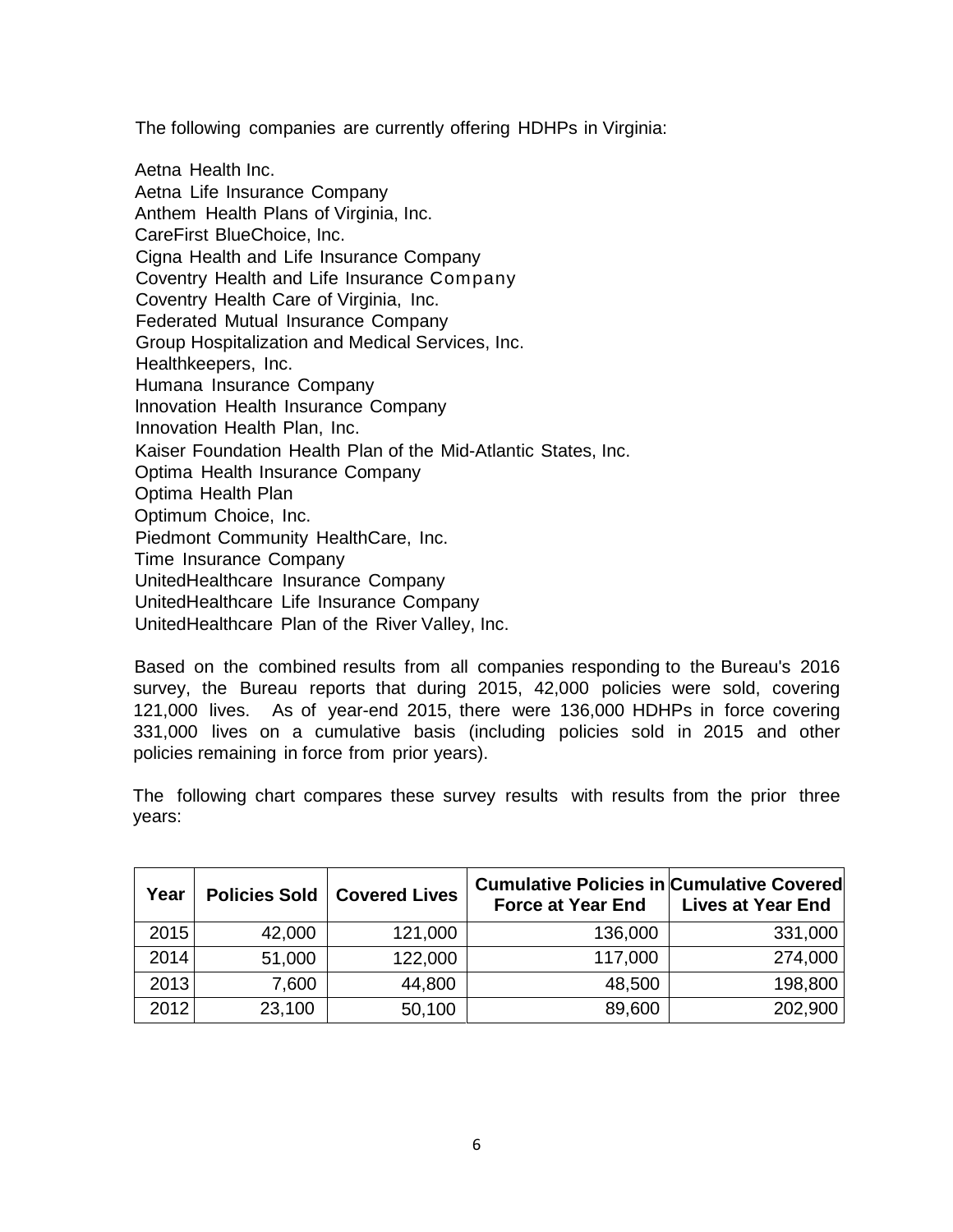## **INCREASING THE ATTRACTIVENESS OF HEALTH SAVINGS ACCOUNTS AND ELIMINATING BARRIERS TO THEIR USE**

In 2016, as in previous years, the Bureau requested information from the companies offering HDHPs or considering offering the plans in Virginia regarding efforts that could be taken to increase the attractiveness of HSAs. No suggestions for changes to Virginia requirements were made. Previous company responses have acknowledged that because HDHPs are tied to HSAs and federal legislation, state actions have limited impact on the attractiveness of the product. Although there was a decrease in the number of reported policies sold in 2015 the number of covered lives for those new sales remained substantially the same as for policies sold in 2014. The cumulative in-force policies and the number of lives covered continue to increase.

Congress passed the Affordable Care Act (ACA) in 2010. The law is comprehensive and its provisions impact health insurance in Virginia and every state. The ACA requires that most Americans maintain minimum essential health insurance coverage or pay a penalty. The current provisions of the ACA allow the continued sale of HDHPs and the use of HSAs where the HSA is used with a HDHP that also qualifies as minimum essential coverage (MEC). Health carriers may offer HDHPs that meet ACA requirements for health insurance coverage which generally are a "bronze or silver" level of coverage.

The ACA includes limits on cost-sharing for enrollees in non-grandfathered health insurance plans. The ACA annual maximum out-of-pocket expense limits for 20[1](#page-7-0)7 are \$7,150 for self-only coverage and \$14,300 for family coverage. These limits are higher than the 2017 annual maximum out-of-pocket expense limits for HDHPs based on the IRS adjustment of out-of-pocket limits based on inflation.

Beginning in [2](#page-7-1)016, federal rules<sup>2</sup> establish that individuals with family coverage cannot be responsible for an annual maximum out-of-pocket expense limit that is greater than the ACA annual maximum out-of-pocket expense limit for self-only coverage, which for 2016 is \$6,850. This required carriers to configure HSA-compatible HDHP family plan designs for 2016 so that no individual within the family is responsible for amounts greater than \$6,850, while ensuring that individuals are subject to the family HDHP minimum deductible.<sup>[3](#page-7-2)</sup> This means that when an HSA is used in conjunction with an HDHP providing family coverage, the HDHP family annual minimum deductible applies, but the annual maximum out-ofpocket expense limit for any individual covered in the family must be subject to the ACA annual maximum out-of-pocket expense limit of \$6,850, instead of the HDHP family annual maximum out-of-pocket expense limit of \$13,100.

The ACA cost-sharing limits also have implications for qualified health plans that the ACA classifies as catastrophic plans. These plans are available for people under age 30

<span id="page-7-0"></span> $1$ <sup>1</sup> A grandfathered health benefit plan or policy is a plan or policy that was in place before March 23, 2010, when the ACA became law.<br> $2$  See 80 Fed. Reg. at 10825

<span id="page-7-1"></span>

<span id="page-7-2"></span> $3$  \$2,600